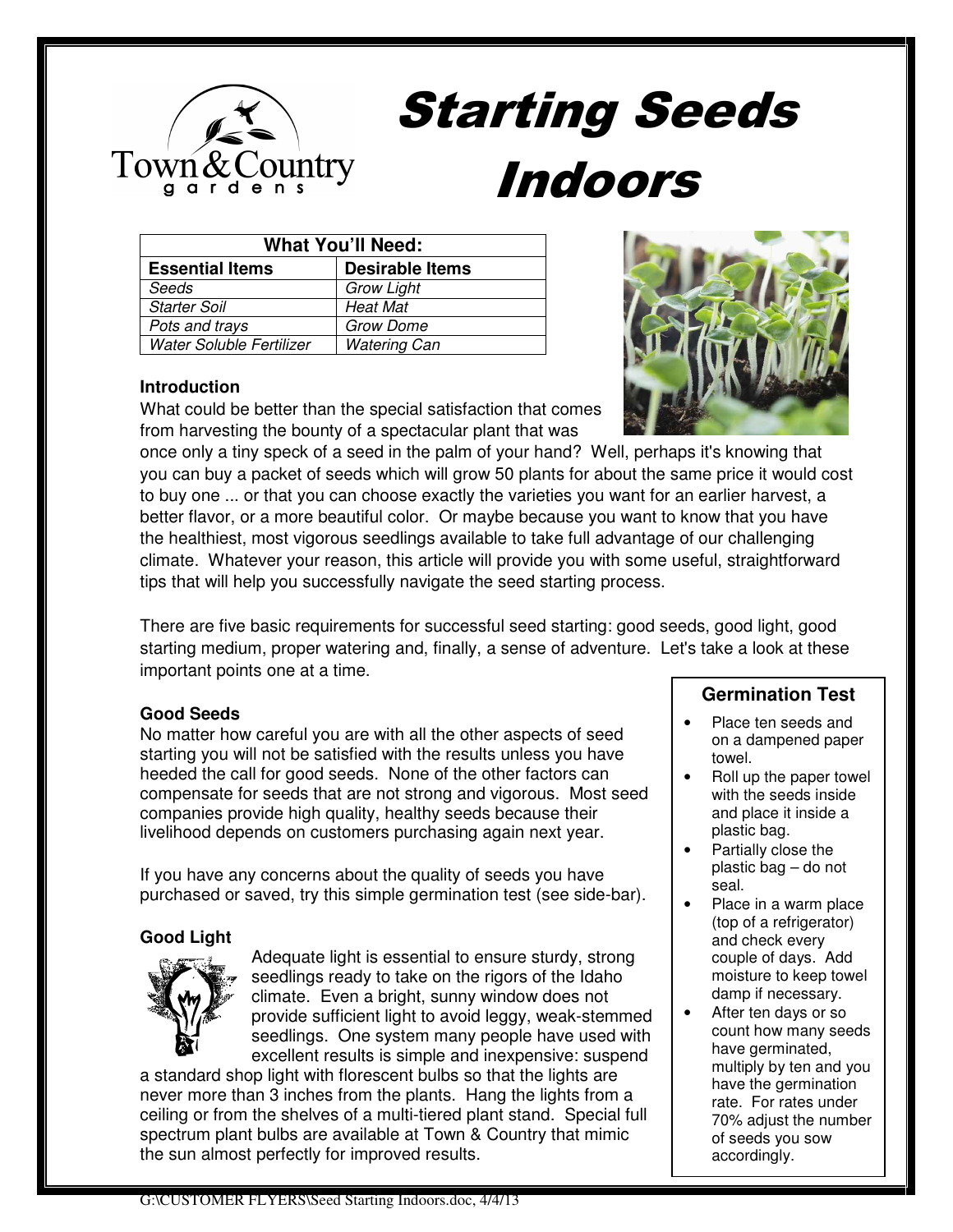For optimal growth most plants require 16-18 hours of light with a few hours of rest. (A timer is handy for this purpose.) As the seedlings grow, be sure to repot them in larger pots so they don't crowd one another. This provides more root space and gives the leaves more surface area exposed to the light. A final hint: if you use regular florescent bulbs you should replace them each year with new ones so that the light is as intense as possible.

#### **Good Planting Medium**

This is an easy one - don't use soil! Do use a top quality, light, soil-free planting mix, many types of which are readily available at Town & Country Gardens. A soil-free planting mix is preferred for several reasons; it is light and open to encourage those tiny sprouts to push up to the surface, it can hold generous amounts of water without becoming water-logged, and because it is sterilized it will not harbor the harmful fungi which cause damping off disease. If you are going to re-use planting containers from last year be sure to disinfect them in a 9 to 1 water to bleach solution.

#### **Proper Watering**

This aspect of starting seeds is probably the most troublesome. It requires some practice (and not a few failures) to get the hang of what we gardeners mean when we say, "Keep them wet enough, but not too wet!" The best explanation is that the soil should be consistently moist but not at all soggy. It is OK for the surface to be a bit dry *but if the leaves are* beginning to droop or a shiny leaf is starting to look dull, the roots do not have adequate moisture down deep. While it is probably better to err on the side of too little water rather than too much, either extreme will stress the plants and produce weaker seedlings.

One excellent method for watering seedlings is bottom watering. This avoids wetting the leaves and assures even and thorough watering of the planting medium. Use a large (approx. 48xl8x5") plastic container for this purpose--this size is especially handy for 6-cell planters- but any flat container that meets your needs will suffice. Just add 2-4" of un-softened water to the container and set your pots into the water. The water will slowly filter upwards through the planting medium until the surface is wet. As soon as you begin to see the surface darkening, lift the pots from the water, drain for a moment or two, and return them to their place under the lights.

When the seeds are newly planted and covered with plastic you will need to water much less frequently than when the plants have grown to 5 or 6" and have more leaf surface area transpiring. Watch carefully during your first seed-starting season and you will soon get the hang of it.

#### **Planting**

Getting the seeds in the planting mix is one of the most enjoyable parts of the process. You will need the following materials:

- Planting containers 6-cell planters are the most popular but you can use almost any container that has good drainage. Town & Country has a large selection of convenient trays, cell planters, peat pots and plastic domes.
- Plant markers for identifying the seeds.
- A notebook for keeping records of when, how and what you've done each year.
- Good seeds!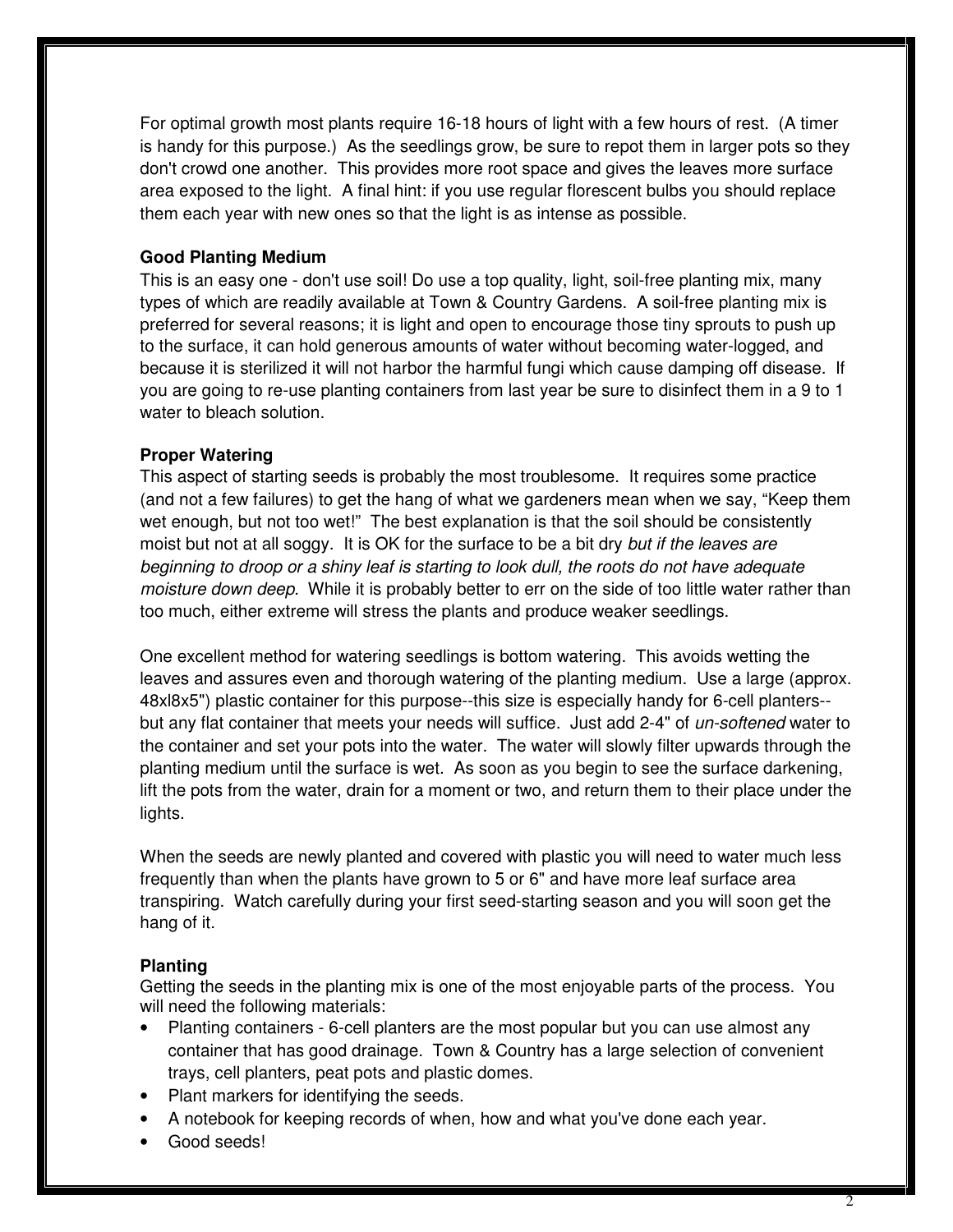Fill the containers with planting mix and pack it down gently. Check seed packets for proper planting depth, plant several seeds in each container, and cover with planting mix according to the directions. (Later, after the seedlings have their first set of true leaves, you will either transplant the extras or clip them out with a pair of small scissors.) Gently water each individual container thoroughly, label each container, and then cover with a clear plastic bag or a clear plastic dome. Put into a warm place like the top of your refrigerator. If you are germinating a lot of seeds, you can use an electric blanket covered with a plastic shower curtain, but be careful that they don't get too hot. Use a thermometer to calibrate the soil temperature so that it's maintained at 72-75 degrees. Convenient **germinating mats** with automatic thermostats are also available at Town & Country. Although more expensive, they work extremely well and last for years.

While most seed varieties germinate in the dark, some do require light ... so read the packets carefully! To plant seeds that need light to germinate, sprinkle them on the surface of the planting medium and water very gently. Also, some seeds will germinate in 3-4 days while others need up to a month! So keep a close eye on your planters because as soon as the seedlings are up the plastic dome should be removed and they need to be moved immediately under lights. Be sure to check on the moisture level regularly.

Here are some other seed starting tips to ensure good results:

#### **Feeding Seedlings**

Once your seedlings have their first set of true leaves you can begin feeding them at every watering. We recommend **Ferti-lome Water Soluble Plant Food**. But be sure to use it at the milder potted plant rate (1 teaspoon per gallon of water).

#### **Hardening Off**

It will make you crazy if you successfully get your plants to the point at which they are ready to go outside and then you damage or kill them by skipping this critical step. So.... even though you are really eager to plant them outdoors, please take the time to follow this final step. The process of hardening off (which readies the plant to withstand the rigors of the outdoors) can be accomplished in about 4 days. Start by taking the plants outside on a calm day for about an hour. Then bring them back indoors under the lights. Repeat the process each day doubling the time until they are out all day. Now they are ready to go into the soil. If the weather gets particularly cold or windy you may want to abort the process and begin again when the weather improves.

Revised 2/7/2013

# **Town & Country Gardens, Inc.**

5800 S. Yellowstone Hwy. ▪ Idaho Falls, ID 83402 ▪ 522-5247 1300 East Oak ▪ Pocatello, ID 83201 ▪ 232-7985

#### **www.tcgardens.com**

Reference: Idaho Falls Community Garden Association, The Gardeners News: Vol. 1, Number 3 For information about the I.F Community Garden Association phone 522-3244.